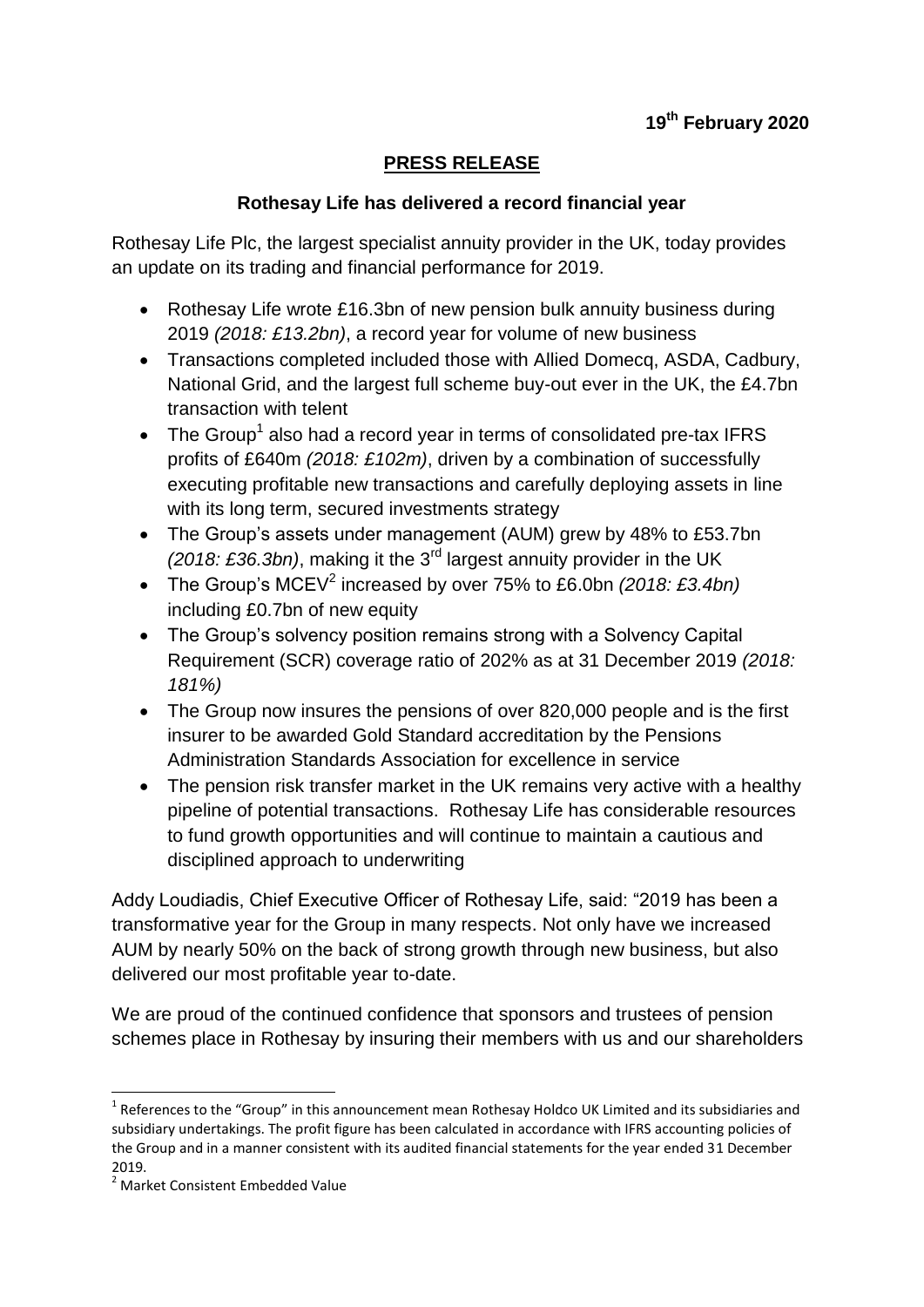have continued to demonstrate their commitment to the business by injecting a further £0.7bn of new equity during 2019 to support our growth"

|                                                      | Group  | <b>Rothesay Life Plc</b> |
|------------------------------------------------------|--------|--------------------------|
| Own Funds available to<br>meet SCR                   | £6.1bn | £6.1bn                   |
| <b>SCR</b>                                           | £3.0bn | £3.0bn                   |
| Surplus above SCR                                    | £3.1bn | £3.1bn                   |
| SCR Coverage (%)                                     | 202%   | 201%                     |
| SCR coverage without<br>transitional solvency relief | 153%   | 152%                     |

The Group's solvency metrics for 2019 are summarised below:

Rothesay Life's credit ratings from Fitch and Moody's remain strong and unchanged, with stable outlooks, as summarised below:

| <b>Fitch</b>                        |                             |  |
|-------------------------------------|-----------------------------|--|
| Rothesay Life Plc Insurer Financial | A+ (Strong), Stable outlook |  |
| <b>Strength Rating (IFSR)</b>       |                             |  |
| Rothesay Life Plc Long-Term Issuer  | A, Stable outlook           |  |
| Default Rating (IDR)                |                             |  |
| Rothesay Holdco UK Ltd. IDR         | A, Stable outlook           |  |

| Moody's                               |                      |  |
|---------------------------------------|----------------------|--|
| Rothesay Life Plc Insurer Financial   | A3, Stable outlook   |  |
| <b>Strength Rating (IFSR)</b>         |                      |  |
| Rothesay Life Plc Issuer Rating       | Baa1, Stable outlook |  |
| Rothesay Holdco UK Ltd. Issuer Rating | Baa2, Stable outlook |  |

#### **ENDS**

## **Contact:**

Temple Bar Advisory Limited 44 (0)20 7975 1415 or +44 (0)7795 425580 Alex Child-Villiers or William Barker

## **About Rothesay Life**

Rothesay Life is the largest specialist annuity provider in the UK, and has grown continuously since its foundation in 2007. This strong growth has been achieved through the steady accumulation of pension scheme clients, significant strategic acquisitions and the reinsurance of annuity portfolios. Rothesay Life has assets under management of over £53bn and insures the pensions of over 820,000